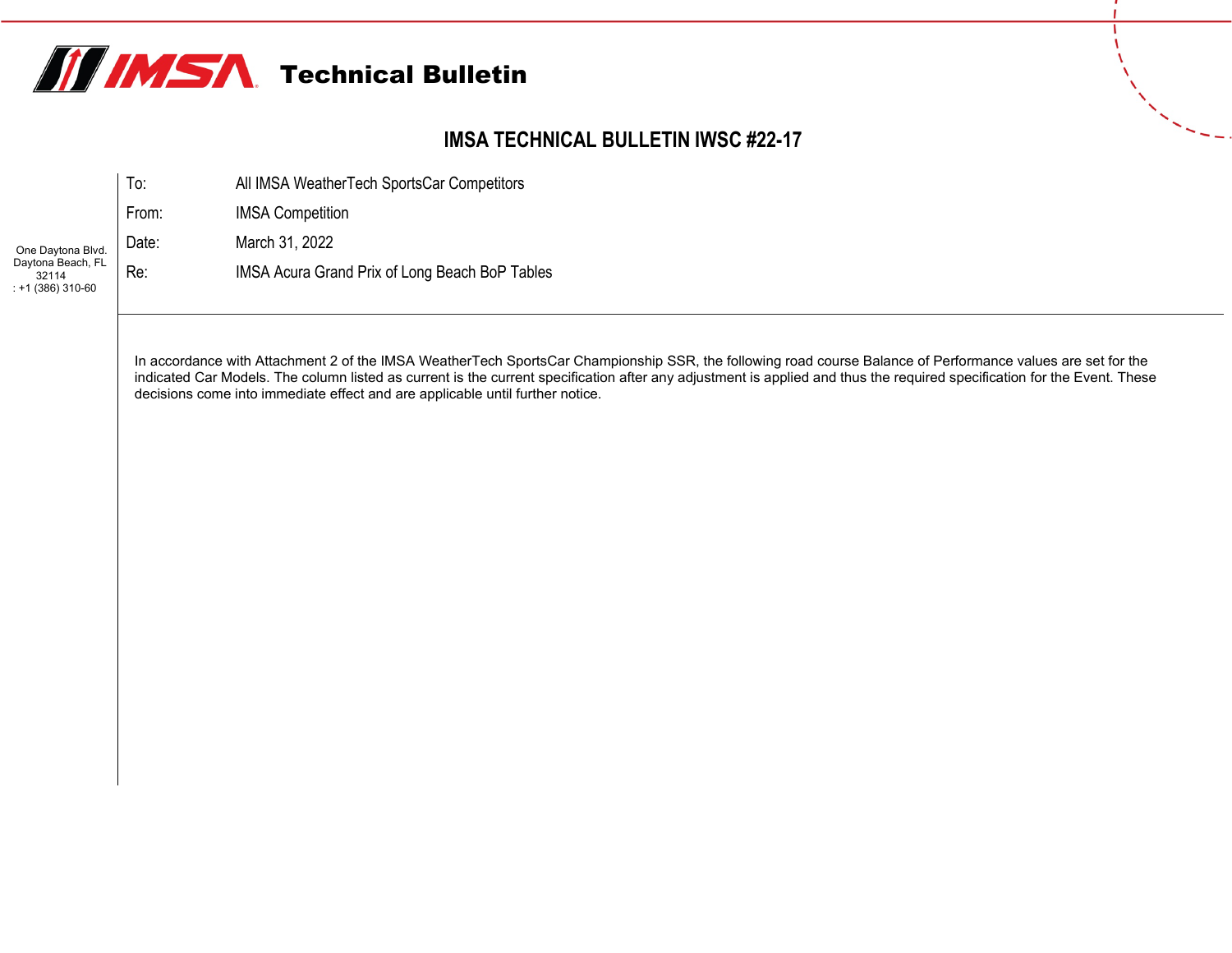

| DPi | Vehicles     |         | Mass  |         | Engine                            |     |       |               |          |         |                                    |         | $ $ Fuel<br>Aero                       |                       |               |      |                    |      | Notes                        |                                            |  |
|-----|--------------|---------|-------|---------|-----------------------------------|-----|-------|---------------|----------|---------|------------------------------------|---------|----------------------------------------|-----------------------|---------------|------|--------------------|------|------------------------------|--------------------------------------------|--|
|     | Manufacturer |         |       |         | Minimum<br>No Fuel/Driver<br>(kg) |     | Make  | Volume<br>(L) | Turbo/NA |         | <b>Restrictor Diameter</b><br>(mm) |         | Av erage<br><b>Power</b><br>Delta (kW) | Maximum<br><b>RPM</b> | Configuration | Type | Declared<br>Lambda |      | <b>Total Capacity</b><br>(L) | Minimum Full<br>Refueling<br>Time<br>(sec) |  |
|     |              |         | adj   | current |                                   |     |       | qty .         | adj      | current | adj                                | current |                                        |                       |               | adj  | current            |      |                              |                                            |  |
|     |              |         |       |         |                                   |     |       |               |          |         |                                    |         |                                        |                       |               |      |                    |      |                              |                                            |  |
|     | Acura        | ARX-05  | $-10$ | 920     | Acura                             | 3.5 | Turbo |               |          |         |                                    | 7050    | See Table                              | E20                   | 0.89          |      | 78.0               | 30.0 |                              |                                            |  |
|     | Cadillac     | DPi-V.R |       | 945     | Cadillac                          | 5.5 | NA    | $\sim$        |          | 32.2    |                                    | 7600    | See Table                              | E20                   | 0.90          |      | 71.5               | 30.0 |                              |                                            |  |

\* Aero configuration is defined v ia the Aero Configuration table on the follow ing page.

| Acura ARX-05 |     |              |  |  |  |  |  |  |  |  |  |
|--------------|-----|--------------|--|--|--|--|--|--|--|--|--|
| Engine       |     | <b>Boost</b> |  |  |  |  |  |  |  |  |  |
| Speed        |     | Ratio        |  |  |  |  |  |  |  |  |  |
| [rpm]        | adj | current      |  |  |  |  |  |  |  |  |  |
| 2000         |     | 1.395        |  |  |  |  |  |  |  |  |  |
| 3200         |     | 1.395        |  |  |  |  |  |  |  |  |  |
| 3600         |     | 1.528        |  |  |  |  |  |  |  |  |  |
| 4000         |     | 1.639        |  |  |  |  |  |  |  |  |  |
| 4400         |     | 1.681        |  |  |  |  |  |  |  |  |  |
| 4800         |     | 1.732        |  |  |  |  |  |  |  |  |  |
| 5200         |     | 1.740        |  |  |  |  |  |  |  |  |  |
| 5600         |     | 1.749        |  |  |  |  |  |  |  |  |  |
| 6000         |     | 1 749        |  |  |  |  |  |  |  |  |  |
| 6200         |     | 1.739        |  |  |  |  |  |  |  |  |  |
| 6400         |     | 1.724        |  |  |  |  |  |  |  |  |  |
| 6600         |     | 1.724        |  |  |  |  |  |  |  |  |  |
| 6800         |     | 1.699        |  |  |  |  |  |  |  |  |  |
| 7050         |     | 1.668        |  |  |  |  |  |  |  |  |  |
| 7550         |     | 1.606        |  |  |  |  |  |  |  |  |  |
| 7650         |     | 1.000        |  |  |  |  |  |  |  |  |  |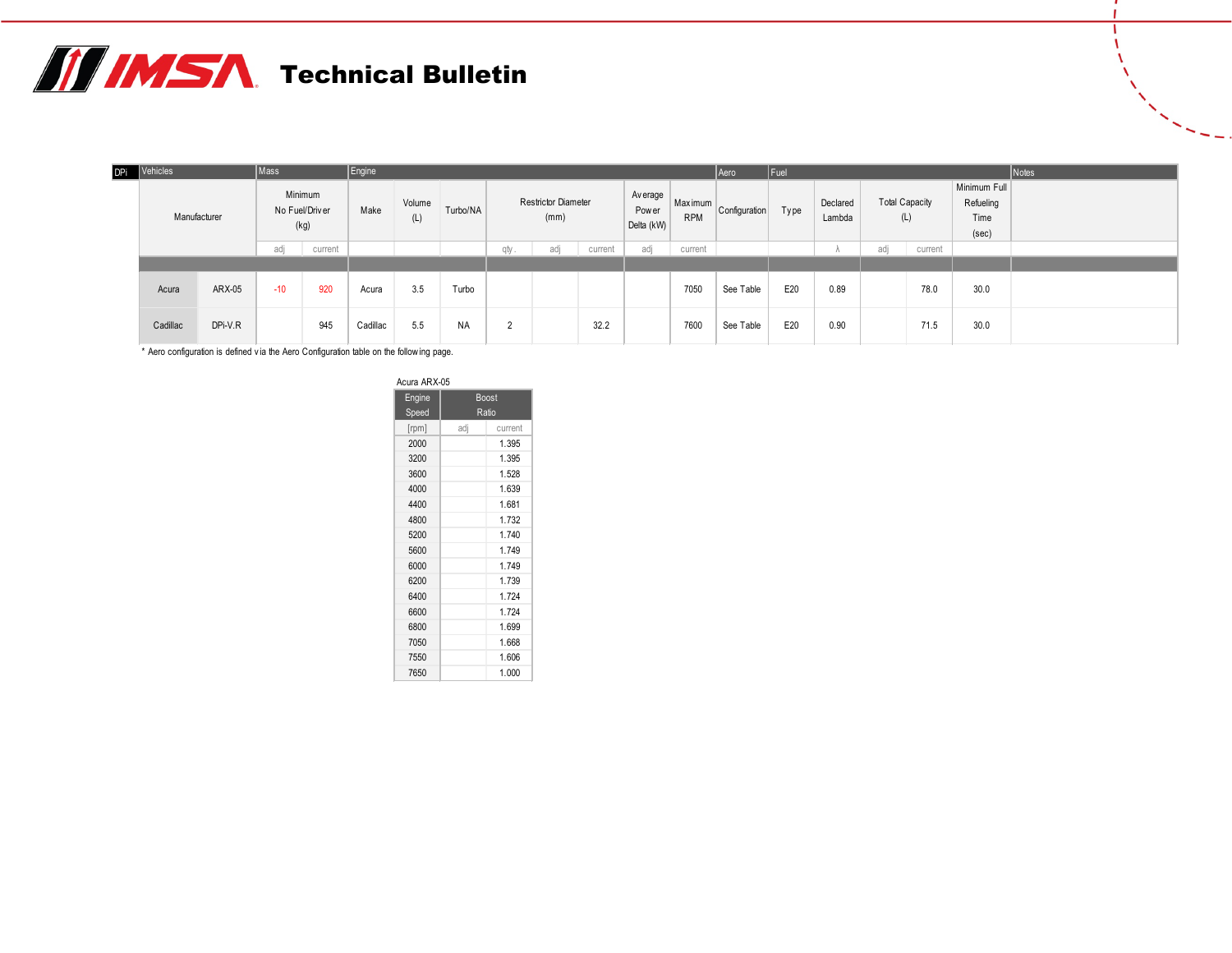## **TE IMSA** Technical Bulletin

| DPi | DPi AERODYNAMIC |                       |                                                  | FRONT AERODYNAMIC CONFIGURATIONS                                                               |                                                                                           | REAR AERODYNAMIC CONFIGURATIONS |                                    |                      |                                                                                                                      |                                |                                   |          |                   |                       |                   |  |
|-----|-----------------|-----------------------|--------------------------------------------------|------------------------------------------------------------------------------------------------|-------------------------------------------------------------------------------------------|---------------------------------|------------------------------------|----------------------|----------------------------------------------------------------------------------------------------------------------|--------------------------------|-----------------------------------|----------|-------------------|-----------------------|-------------------|--|
|     |                 | <b>CONFIGURATIONS</b> |                                                  | Optional Front Aerodynamic Configurations are Independent                                      |                                                                                           |                                 |                                    |                      | Optional Rear Aerodynamic Configurations Must be Used as a Complete Package; Mixing of Parts/Components is Forbidden |                                |                                   |          |                   |                       |                   |  |
|     |                 |                       | Dive Planes                                      | Packers / Inserts                                                                              | Other                                                                                     | Option                          | Tail Wicker                        |                      | Rear Wing Assembly                                                                                                   |                                | Rear Wing Flap                    |          |                   | Rear Wing Flap Wicker |                   |  |
|     | Manufacturer    |                       | Permitted<br>Permitted Options<br>Configurations |                                                                                                | Permitted Options                                                                         |                                 |                                    | Maximum<br>Height    | Type                                                                                                                 | Maximum<br>Angle /<br>Position | Type                              | Position | Max imum<br>Angle | Span                  | Maximum<br>Height |  |
|     |                 |                       |                                                  |                                                                                                |                                                                                           |                                 | mm                                 | mm                   |                                                                                                                      | degrees                        |                                   |          | degrees           | mm                    | mm                |  |
|     |                 |                       | Per Technical                                    | Per Technical<br>Credential [IMSA]: Credential [IMSA]: Credential [IMSA]:                      | Per Technical                                                                             | OPTION 1                        | Per Technical<br>Credential [IMSA] | Removed              | Per Technical<br>Credential [IMSA]                                                                                   | 12.4                           | Sprint<br>As-Homologated<br>[FIA] |          | 31.7              | 1800                  | 10.0              |  |
|     | Acura           | ARX-05                | Low er<br>Double                                 | As-Tested [IMSA]                                                                               | Acura Side Wicker                                                                         |                                 |                                    | 16.3<br>Per Template |                                                                                                                      |                                |                                   | N/A      |                   |                       |                   |  |
|     |                 |                       |                                                  |                                                                                                | All Front Fender<br><b>Wicker Options</b>                                                 |                                 |                                    | 28.3<br>Per Template |                                                                                                                      |                                |                                   |          |                   |                       |                   |  |
|     |                 |                       | Per Technical<br>2019 HDF Lower                  | Per Technical<br>Credential [IMSA]: Credential [IMSA]: Credential [IMSA]:<br>Splitter Outboard | Per Technical                                                                             | OPTION 1                        | Per Technical<br>Credential [IMSA] | Removed              | Sprint<br>As-Homologated<br>[FIA]                                                                                    | 15.0                           | Sprint<br>As-Homologated<br>[FIA] | Rotated  | 26.8              | 1200                  | 5.0               |  |
|     |                 |                       | 2020 HDF Lower<br>Double                         | Fill-in Packers<br>Front Wheel Arch<br>Packer + Lateral                                        | Cadillac Side Wicker                                                                      |                                 |                                    | 8.0                  |                                                                                                                      |                                |                                   |          |                   |                       |                   |  |
|     | Cadillac        | DPi-V.R               |                                                  | Wicker<br>Fender Insert at all<br>times                                                        | Must run Hood<br>Must run STD Front   Opening at all times<br>10mm Front Fender<br>Wicker |                                 |                                    | 30.0                 |                                                                                                                      |                                |                                   |          |                   |                       |                   |  |
|     |                 |                       |                                                  |                                                                                                | Must run Bib<br>Extension at all<br>times                                                 |                                 |                                    |                      |                                                                                                                      |                                |                                   |          |                   |                       |                   |  |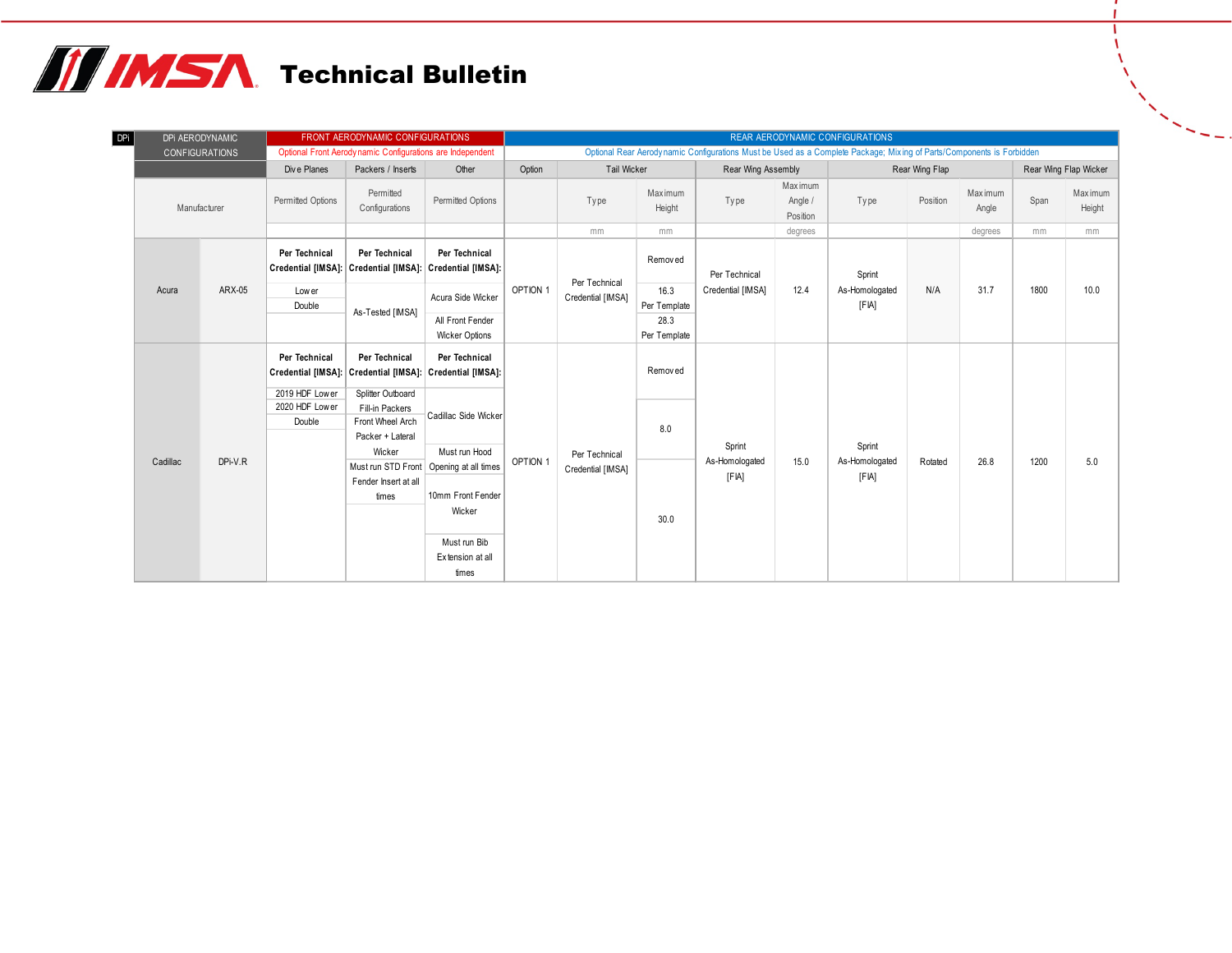## **THIMSA** Technical Bulletin

| GTD<br><b>GTD PRO</b> | Vehicles     |                         | Mass                                             |      | Engine         |        |         | Ride Height |                |      |     |         | Fuel            |           |        | Notes   |      |                                                                        |  |  |  |  |  |  |  |  |  |  |  |  |  |  |  |  |  |  |  |  |  |  |  |  |  |  |  |                          |  |                                  |  |             |  |                                  |      |        |  |                              |                                               |  |
|-----------------------|--------------|-------------------------|--------------------------------------------------|------|----------------|--------|---------|-------------|----------------|------|-----|---------|-----------------|-----------|--------|---------|------|------------------------------------------------------------------------|--|--|--|--|--|--|--|--|--|--|--|--|--|--|--|--|--|--|--|--|--|--|--|--|--|--|--|--------------------------|--|----------------------------------|--|-------------|--|----------------------------------|------|--------|--|------------------------------|-----------------------------------------------|--|
|                       | Manufacturer |                         | Minimum<br>No Fuel/Driver (kg)<br>adj<br>current |      |                |        |         |             |                |      |     |         |                 |           |        |         |      |                                                                        |  |  |  |  |  |  |  |  |  |  |  |  |  |  |  |  |  |  |  |  |  |  |  |  |  |  |  | Restrictor Diameter (mm) |  | Av erage<br>Pow er<br>Delta (kW) |  | Maximum RPM |  | Minimum Ground<br>Clearance (mm) | Type | Lambda |  | <b>Total Capacity</b><br>(L) | Minimum<br>Full<br>Refueling<br>Time<br>(sec) |  |
|                       |              |                         |                                                  |      | qty.           | adj    | current | adj         | adj<br>current |      | adj | current |                 | $\lambda$ | adj    | current |      |                                                                        |  |  |  |  |  |  |  |  |  |  |  |  |  |  |  |  |  |  |  |  |  |  |  |  |  |  |  |                          |  |                                  |  |             |  |                                  |      |        |  |                              |                                               |  |
|                       | Acura        | NSX GT3                 |                                                  | 1305 |                |        |         | $+6.2$      |                | 7500 |     | 50.0    | <b>IMSA 100</b> | 0.88      | $+2.0$ | 109.0   | 40.0 | EVO II                                                                 |  |  |  |  |  |  |  |  |  |  |  |  |  |  |  |  |  |  |  |  |  |  |  |  |  |  |  |                          |  |                                  |  |             |  |                                  |      |        |  |                              |                                               |  |
|                       | Aston Martin | Vantage AMR<br>GT3      |                                                  | 1270 |                |        |         |             |                | 7200 |     | 50.0    | <b>IMSA 100</b> | 0.91      |        | 106.0   | 40.0 |                                                                        |  |  |  |  |  |  |  |  |  |  |  |  |  |  |  |  |  |  |  |  |  |  |  |  |  |  |  |                          |  |                                  |  |             |  |                                  |      |        |  |                              |                                               |  |
|                       | <b>BMW</b>   | M4 GT3                  | $-20$                                            | 1295 |                |        |         | $-13.0$     |                | 7000 |     | 50.0    | <b>IMSA 100</b> | 1.10      | $-8.0$ | 98.0    | 40.0 |                                                                        |  |  |  |  |  |  |  |  |  |  |  |  |  |  |  |  |  |  |  |  |  |  |  |  |  |  |  |                          |  |                                  |  |             |  |                                  |      |        |  |                              |                                               |  |
|                       | Corv ette    | C8.R GTD                | $+10$                                            | 1350 | $\mathbf{1}$   | $-0.4$ | 41.6    | $-6.2$      |                | 7400 |     | 50.0    | <b>IMSA 100</b> | 0.88      | $-4.0$ | 88.0    | 40.0 | 15 mm Rear Wing Gurney Required,<br>50 kg in BoP Ballast Box (+/-3 kg) |  |  |  |  |  |  |  |  |  |  |  |  |  |  |  |  |  |  |  |  |  |  |  |  |  |  |  |                          |  |                                  |  |             |  |                                  |      |        |  |                              |                                               |  |
|                       |              | Lamborghini Huracan GT3 |                                                  | 1340 | $\overline{2}$ |        | 39.0    |             |                | 8500 |     | 50.0    | <b>IMSA 100</b> | 0.89      |        | 104.0   | 40.0 |                                                                        |  |  |  |  |  |  |  |  |  |  |  |  |  |  |  |  |  |  |  |  |  |  |  |  |  |  |  |                          |  |                                  |  |             |  |                                  |      |        |  |                              |                                               |  |
|                       | Lexus        | RC F GT3                |                                                  | 1360 | $\overline{2}$ |        | 37.0    |             |                | 7200 |     | 50.0    | <b>IMSA 100</b> | 0.86      |        | 103.0   | 40.0 |                                                                        |  |  |  |  |  |  |  |  |  |  |  |  |  |  |  |  |  |  |  |  |  |  |  |  |  |  |  |                          |  |                                  |  |             |  |                                  |      |        |  |                              |                                               |  |
|                       | McLaren      | 720S GT3                | $-15$                                            | 1280 |                |        |         |             |                | 8000 |     | 50.0    | <b>IMSA 100</b> | 0.88      | $+3.0$ | 107.0   | 40.0 |                                                                        |  |  |  |  |  |  |  |  |  |  |  |  |  |  |  |  |  |  |  |  |  |  |  |  |  |  |  |                          |  |                                  |  |             |  |                                  |      |        |  |                              |                                               |  |
|                       | Mercedes     | AMG GT3                 |                                                  | 1370 | $\overline{2}$ |        | 35.0    |             |                | 7700 |     | 50.0    | <b>IMSA 100</b> | 0.90      |        | 105.0   | 40.0 |                                                                        |  |  |  |  |  |  |  |  |  |  |  |  |  |  |  |  |  |  |  |  |  |  |  |  |  |  |  |                          |  |                                  |  |             |  |                                  |      |        |  |                              |                                               |  |
|                       | Porsche      | 911 GT3 R               |                                                  | 1320 | $\overline{2}$ | $+2.0$ | 40.0    | $+3.6$      |                | 9500 |     | 50.0    | <b>IMSA 100</b> | 0.88      | $+3.0$ | 99.0    | 40.0 |                                                                        |  |  |  |  |  |  |  |  |  |  |  |  |  |  |  |  |  |  |  |  |  |  |  |  |  |  |  |                          |  |                                  |  |             |  |                                  |      |        |  |                              |                                               |  |